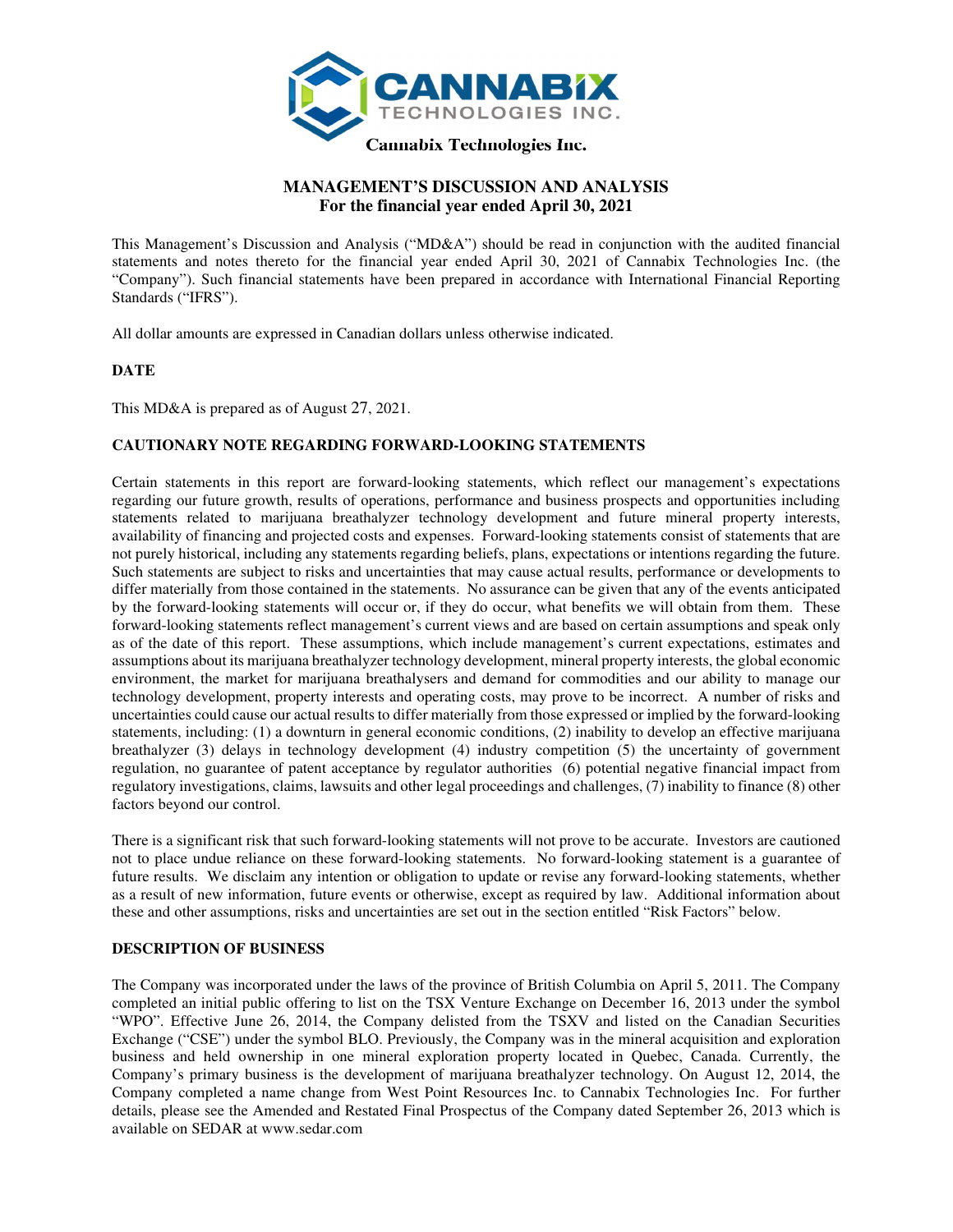# **MARIJUANA BREATHALYZER TECHNOLOGY DEVELOPMENT**

# **University of British Columbia Licence Agreement**

On September 20, 2019, the Company entered into Licence Agreement to develop a marijuana breath detection device based upon microfluidic technology developed at the University of British Columbia ("UBC"). The Licence Agreement covers Canadian (2947079) and U.S. patent (15/800,679) applications for "Apparatus for Volatile Organic Compound (VOC) Detection" filed on November 1, 2016. UBC has granted the Company a worldwide exclusive license, in the field of use for the detection of human consumption of illegal or controlled substances by means of human breath analysis.

The term of the Licence Agreement is 20 years or until the expiry of the last patent licensed under the agreement. The Company paid a \$10,000 licence fee representing reimbursement to UBC of a portion of out of pocket costs and expenses incurred by UBC in connection with the patents. The Company agrees to reimburse UBC for all future out of pocket fees, costs and expenses incurred in connection with the patents. The Company will pay to UBC a royalty equal to 5% of the revenue generated from the licenced technology. The Licence Agreement requires the Company to spend a minimum of \$100,000 per year on the development and marketing of licenced technology until the end of the first fiscal year that the Company achieves a minimum of \$300,000 of revenue from the licenced technology. There is no assurance that a final patent will be accepted and issued by regulatory authorities in relation to PCT/CA2947079 and 15/800,679.

# **University of Florida Research and Licence Agreements**

On August 6, 2015, the Company entered into research and patent option agreements with Yost Research Group at the University of Florida to develop a marijuana breath detection device based upon high-field ion mobility (FAIMS) and mass spectrometry (MS). On July 25, 2016 (amended on March 6, 2018 and August 26, 2019, March 16, 2021) completed a definitive license and equity agreement with the University of Florida Research Foundation (UFRF) for US Patent 8,237,118, entitled "Partial Ovoidal FAIMS Electrode", Patent filed on August 21, 2008, invented by Richard A. Yost, Todd A. Prox, Marilyn Prieto and Jennifer G. Bryant, in the area of breath analysis of controlled substances. The agreement provides Cannabix exclusive worldwide rights in the area of breath analysis of controlled substances. Pursuant to the terms of the licence agreement, the company has been granted the licence for a period of 10 years after the first commercial sale of a licensed product (with an option to extend for additional five-year terms). As consideration for the patent licence, the company has issued UFRF 603,870 common shares of the company. Commencing in 2017, an annual license maintenance fee of US\$2,000 would be paid by the Company and every year thereafter until the first commercial sale. In addition, the company will pay an annual licence maintenance fee and will make payments upon meeting certain development, regulatory and commercialization milestones. Upon commencement of commercial production, the Company will pay a royalty between 2% and 4% on all net sales.

On March 6, 2018 the Company entered into a second license agreement with the UFRF for Patent Cooperation Treaty ("PCT") application, "Device and Method for Detection of Cannabis and Other Controlled Substances Using FAIMS" (PCT/CA2017/000042), and amended on August 26, 2019 (Licence Agreement #A17886). Effective March 15, 2021, the Company terminated Licence Agreement #A17886.

# *Cannabis Drug Detection Device* **Patent**

On January 12, 2021 the United States Patent and Trademark Office (USPTO) granted patent No. 10,888,249 (originally filed as provisional applications 61/981,650 and 14/689434) entitled, "Cannabis Drug Detection Device" to the Company.

On June 15, 2021, the Canadian Intellectual Property Office (CIPO) granted patent No. 2887841 entitled, "Cannabis Drug Detection Device".

As a requirement under the license agreement between the Company and Cannabix Breathalyzer Inc. entered into on June 5, 2014, Company issued 5 million common shares to Cannabix Breathalyzer Inc. as a final milestone payment, triggered by the grant of patent 10,888,249 by the USPTO.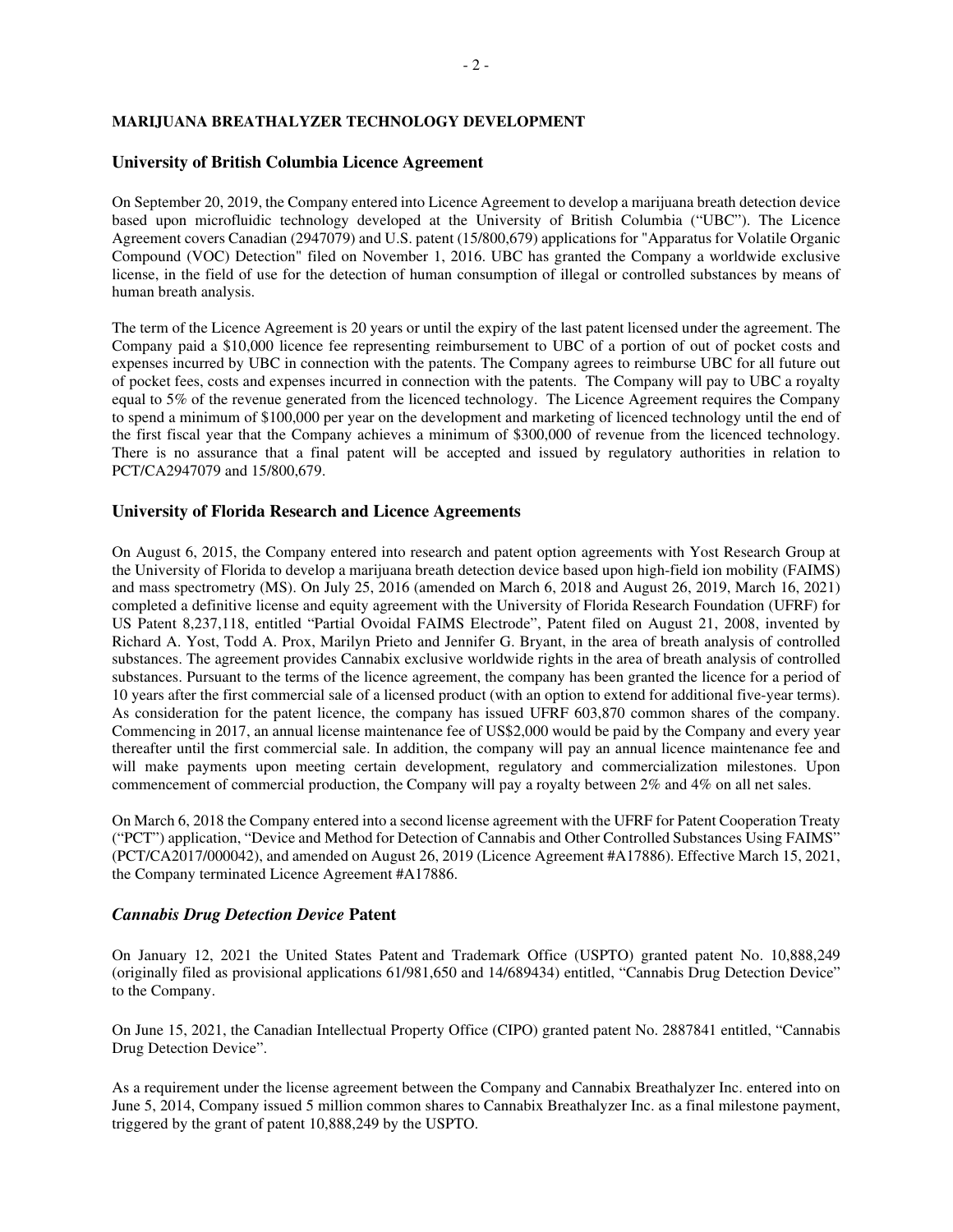# **Agreement with Cannabix Breathalyzer Inc.**

On June 5, 2014, the Company and Cannabix Breathalyzer Inc (a private company) entered into a definitive licensing agreement for marijuana breath detection technology. The definitive licensing agreement ("Definitive Agreement") provides the Company (the "Licensee") exclusive right, title, and interest in United States Patent Application Serial No. 61/981,650 ("Licensed Patent") and its foreign counterpart (Canadian Intellectual Property Office Patent Application No. 2887841) ("Licensed Patent") from Cannabix Breathalyzer Inc. (the licensor). The Definitive Agreement defines the Licensed Patent as the *claims derived from United States Patent Application Serial No. 61/981,650 and any patent issued in the future from any reissue, reexamination, divisional, continuation and/or continuation-in-part of the Licensed Patents, including any foreign counterpart thereof.* 

US non-provisional patent application no. 14/689,434 was filed April 17, 2015 (Cannabis Drug Detection Device) claiming priority from the prior provisional application and naming the same inventors. The territory covered in the agreement is the United States and its territories and possessions, and all other countries that are deemed to constitute the North American Continent (the "Territory"). In consideration for the Licensed Patent, the Company issued 7,500,000 common shares to current shareholders of Cannabix Breathalyzer Inc. and issued 7,500,000 warrants exercisable at \$0.075 (fully exercised by the expiry date on June 26, 2015) to Cannabix Breathalyzer Inc. The Licensee shall pay Licensor a royalty of three percent (3%) of Licensee's selling price for each Licensed Product manufactured, used, or sold by Licensee in the Territory or imported by Licensee into the Territory. Additional milestone share payments are required by the Definitive Agreement.

# **Milestone payments**

The Definitive Agreement outlined share payments upon reaching the following milestones: The issuance of 7,500,000 of common shares of the Company within 14 business days of prototype delivery to the Company and this prototype was received and shares were issued on April 9, 2015. Upon receipt of the final patent, the Company would issue 5,000,000 common shares of the Company. On January 12, 2021 the USPTO granted patent No. 10,888,249 (based on application No. 14/689434) to the Company and the final milestone shares were issued to the licensor on January 13, 2021.

# **Patent History**

US non-provisional patent application no. 14/689,434 was filed April 17, 2015 claiming priority from the prior provisional application and naming the same inventors Attariwala and Malhi. The US application was published on October 29, 2015. Assignment of the application from the inventors to Cannabix Breathalyzer was recorded in the US Patent Office on June 4, 2015. Assignment of the application from Cannabix Breathalyzer Inc. to Cannabix Technologies Inc. was recorded in the US Patent Office on August 23, 2016. Corresponding Canadian patent application No. 2887841 was filed April 16, 2015, also claiming priority from the prior provisional application, and an assignment of the application from Cannabix Breathalyzer Inc. to Cannabix Technologies Inc. was also recorded with the Canadian Intellectual Property Office on August 23, 2016. The Company has received several office actions and comments from Canadian and US Patent and Trademark Offices since its initial filing. On January 12, 2021 the USPTO granted patent No. 10,888,249 entitled, "Cannabis Drug Detection Device" to the Company. The Company has issued response as of January 2, 2020, to address objections raised by the Canadian Intellectual Property Office (CIPO) in an Examiner's Report issued July 3, 2019. New office actions were issued by Canadian authorities on March 17, 2020 and April 9, 2020, respectively, and a response to the objections raised in those office actions was filed on October 7, 2020. On June 15, 2021, the CIPO granted patent No. 2887841 entitled, "*Cannabis Drug Detection Device*".

#### **Other Patent Applications**

The Company has filed additional patent applications in relation to its technology, all of which are in pending status, and is contemplating further patent filings to protect additional advances in its technology. Applications that are currently pending include a US application for the Cannabis Drug Detection Device (a separate *continuing application*), and Canadian and US applications directed to an Ignition Interlock System for Detection of Cannabis.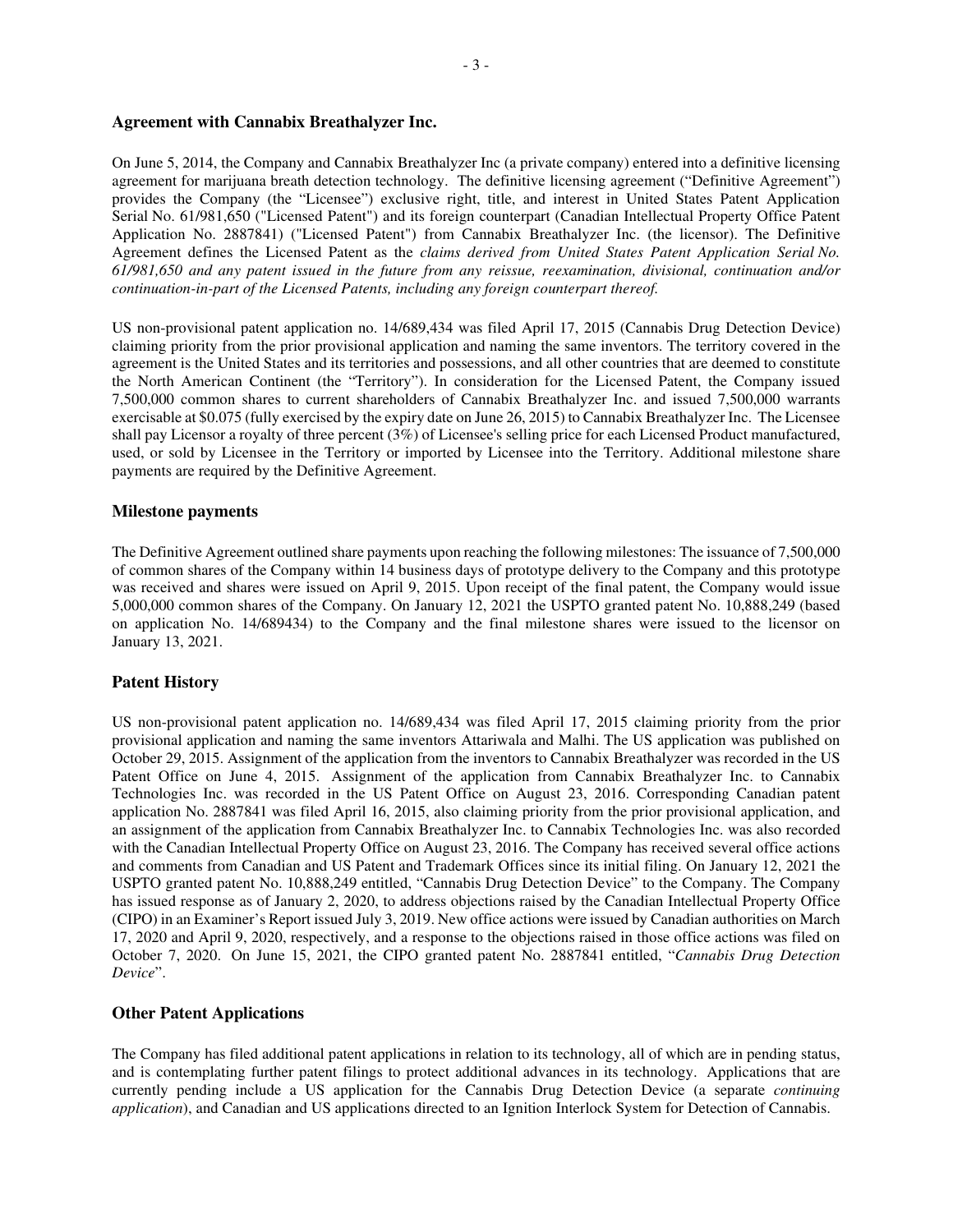Additional non-provisional patent applications directed at multiple technological advancements that the company has made to FAIMS technology to render it sufficiently sensitive for the detection of cannabis from breath samples has also been filed, and the technology protected by this application extends to the detection of other molecules by FAIMS as well. In this regard, the USPTO is forecasting that it will issue US patent No. 11,092,569 for the Company's improved FAIMS detection system during the summer of 2021, and the Company has filed on July 5, 2021 an international Patent Cooperation Treaty patent application No. PCT/CA2021/050912 entitled "Apparatus and Methods for Detecting Molecules at Atmospheric Pressure" which will allow the company to pursue protection for such improvements internationally.

There is no assurance that final patents will be accepted and issued by regulatory authorities.

# **OVERALL PERFORMANCE**

The Company was incorporated on April 5, 2011. As an early stage technology development company, the Company has not generated revenues to date from the development its marijuana breathalyzer technology and anticipates that it will continue to require equity financing to fund operations until such time a commercial product is developed and generates revenues on a profitable basis. The Company is focused on technology development and management anticipates that expenses will increase during the foreseeable future as the Company carries out prototype development of the Cannabix marijuana breathalyzer and eventually initiates research and testing studies on such a product. The Company has incurred costs in connection with the technology development business, as well as exploration programs related to its past mineral exploration projects. Net loss for the year ended April 30, 2021 was \$9,243,447 compared to \$6,970,785 for the year ended April 30, 2020.

# **SELECTED ANNUAL INFORMATION**

The following information sets out the Company's audited selected annual information for the years ended April 30 2021, 2020, and 2019:

|                                  | 2021        | 2020        | 2019        |
|----------------------------------|-------------|-------------|-------------|
|                                  | (\$)        | (J)         | IΨ.         |
| Net Loss                         | (9.243.447) | (6.970.785) | (3,880,500) |
| Basic and Diluted Loss Per Share | (0.09)      | (0.07)      | (0.04)      |
| <b>Total Assets</b>              | 10,381,424  | 8,736,469   | 14,557,532  |

As an early stage technology development company, the Company has not generated revenues to date from the development of its marijuana breathalyzer technology. The Company incurred a net loss of \$9,243,447 during the year ended April 30, 2021 largely as a result of technology research and development costs of \$1,103,993, share-based payments of \$809,851, and a license fee related to the issuance of shares pursuant to the Cannabix Breathalyzer Inc. agreement of \$6,600,000.

During the year ended April 30, 2021, the Company incurred significant costs related to technology development. Most of the expenses were similar to the previous year during the company's regular operations. The Company anticipates that expenses will continue to rise in connection with the Company's focus on the identification and development of its technology business. See the discussion under the headings "Liquidity" and "Capital Resources" for more information.

# **RESULTS OF OPERATIONS**

# **Year ended April 30, 2021 compared to April 30, 2020**

The Company had a net loss of \$9,243,447 for the year ended April 30, 2021, compared to a net loss of \$6,970,785 for the previous year.

During the year ended April 30, 2021, the Company incurred expenses of \$9,309,973 (2020 - \$3,182,074), primarily of research and development costs of \$1,103,993 (2020 - \$1,185,421), which was all related to the continuous development of the marijuana breathalyzer, investor relations expenses of \$106,434 (2020 - \$123,777), which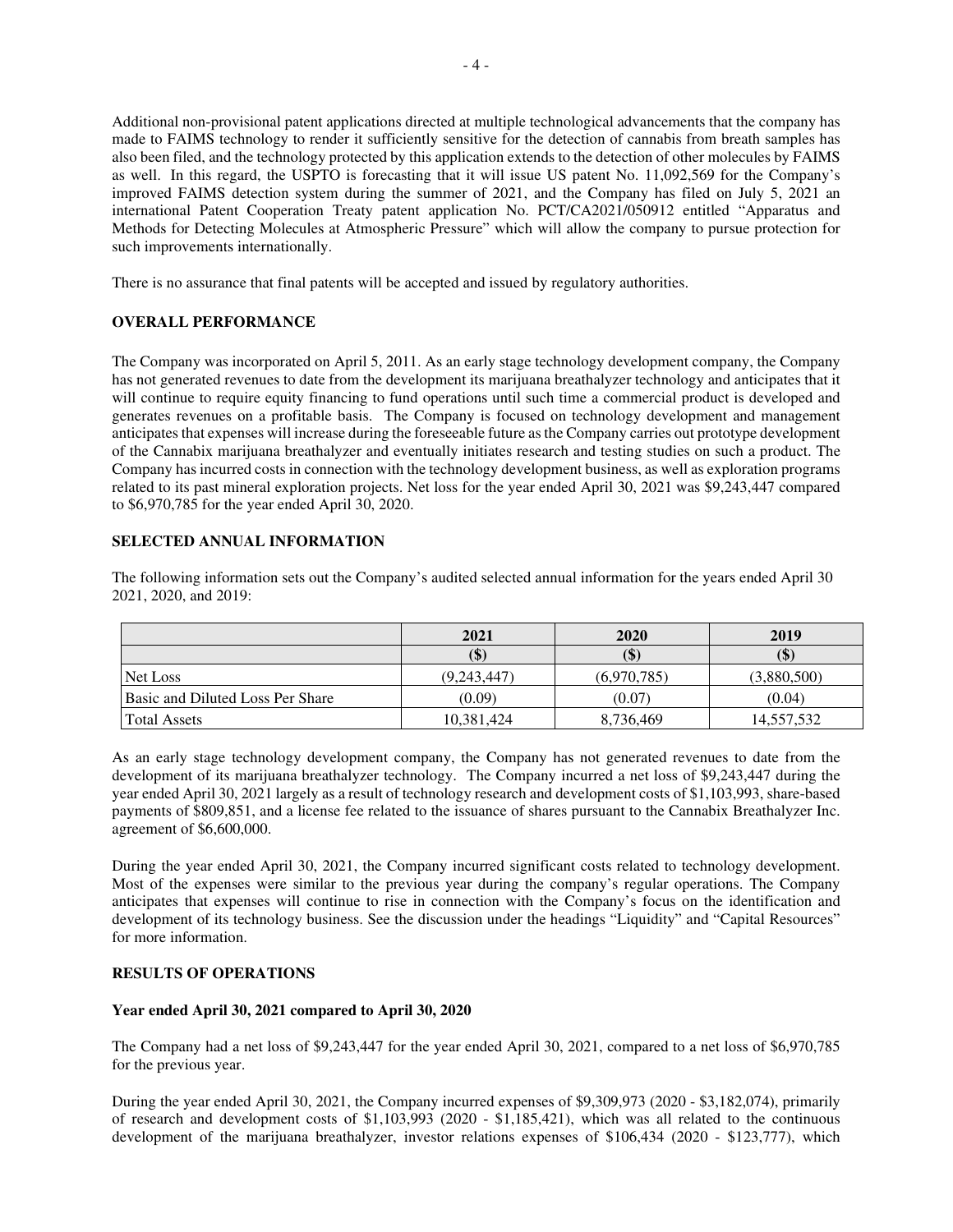decreased slightly due to fewer advertising and promotion campaigns, and consulting fees of \$450,000 (2020 - \$451,500). Share-based payments of \$809,851 (2020 - \$1,212,115) was recognized as the fair value of 2,245,000 (2020 – 2,350,000) stock options being granted during the year ended April 30, 2021. Professional fees (accounting and legal) were \$57,767 (2020 - \$38,556), which were higher due to additional legal fees being incurred related to patent filings. Transfer agent and filing fees were \$69,865 (2020 - \$41,850), which were higher in 2021 due to an increase in exchange fees and higher transfer agent fees related to the AGM. Travel expenses decreased during the year ended April 30, 2021 to \$nil from \$33,710, which was significantly lower due to suspended travel as a result of COVID-19. Rent expense was \$45,391 for the year ended April 30, 2021, compared to \$36,274 for the year ended April 30, 2020, which was an increase due to renting additional lab and office space in Florida and Burnaby. Depreciation was \$25,571 (2020 - \$21,408) and office and miscellaneous expenses were \$41,101 in 2021 compared to \$37,463 in 2020. Interest income during the year ended April 30, 2021 was \$66,526 compared to \$104,452 in 2020, which is a result of the cash being held in guaranteed investment certificates and savings accounts.

The Company recorded a license expense of \$6,600,000 during the year ended April 30, 2021 (2020 - \$nil). The significant license expense relates to the milestone share payment to Cannabix Breathalyzer Inc. pursuant to the licensing agreement, in which 5,000,000 shares were to be issued upon the Company being granted a patent.

During the year ended April 30, 2020, the Company recorded a write-down of deferred costs relating to the original license agreement of \$3,893,163.

Corporate, general, and administration expenses, which excludes R&D expenses and license fees, decreased from \$1,969,959 for the year ended April 30, 2020 to \$1,605,980 in 2021. The decrease was primarily a result of difference in the fair value of share-based payments from the issuance of stock options grated during the years ended April 30, 2021 and April 30, 2020. The fair value of the stock options issued during the year ended April 30, 2021 was \$809,851 compared to \$1,212,115 for the year ended April 30, 2020.

#### **Quarter Ended April 30, 2021 \$ Quarter Ended January 31, 2021 \$ Quarter Ended October 31, 2020 \$ Quarter Ended July 31, 2020 \$ Quarter Ended April 30, 2020 \$ Quarter Ended January 31, 2020 \$ Quarter Ended October 31, 2019 \$ Quarter Ended July 31, 2019 \$**  4/30/2021 1/31/2021 10/31/2020 7/31/2020 4/30/2020 1/31/2020 10/31/2019 7/31/2019 Revenue | Nil | Nil | Nil | Nil | Nil | Nil | Nil | Nil Net loss (521,238) (7,178,412) (433,855) (1,109,942) (4,490,480) (523,435) (1,418,439) (538,431) Loss per share, basic and diluted  $(0.01)$   $(0.07)$   $(0.01)$   $(0.04)$   $(0.01)$   $(0.01)$   $(0.01)$   $(0.01)$

**SUMMARY OF QUARTERLY RESULTS** 

The following is a summary of the Company's financial results for the eight most recently completed quarters:

On a quarter-by-quarter basis the loss can fluctuate significantly due to research and development costs and the timing of stock option grants.

Net loss was significantly higher during the quarter ended January 31, 2021 due to the Company issuing shares to Cannabix Breathalyzer Inc. pursuant to the licensing agreement and the granting of the licensed patent. The 5,000,000 shares were issued at a fair value of \$6,600,000. Net loss was higher during the quarter ended April 30, 2020, primarily due to the write-down of deferred costs relating to the original license agreement of \$3,893,163. Net loss for the Company was higher due to the Company incurring costs related to share-based payments during the quarters ended July 31, 2020 and October 31, 2019. During the quarter ended July 31, 2020, the Company incurred share-based payment expenses of \$687,453. During the quarter ended October 31, 2019, the Company incurred share-based payment expenses of \$872,342.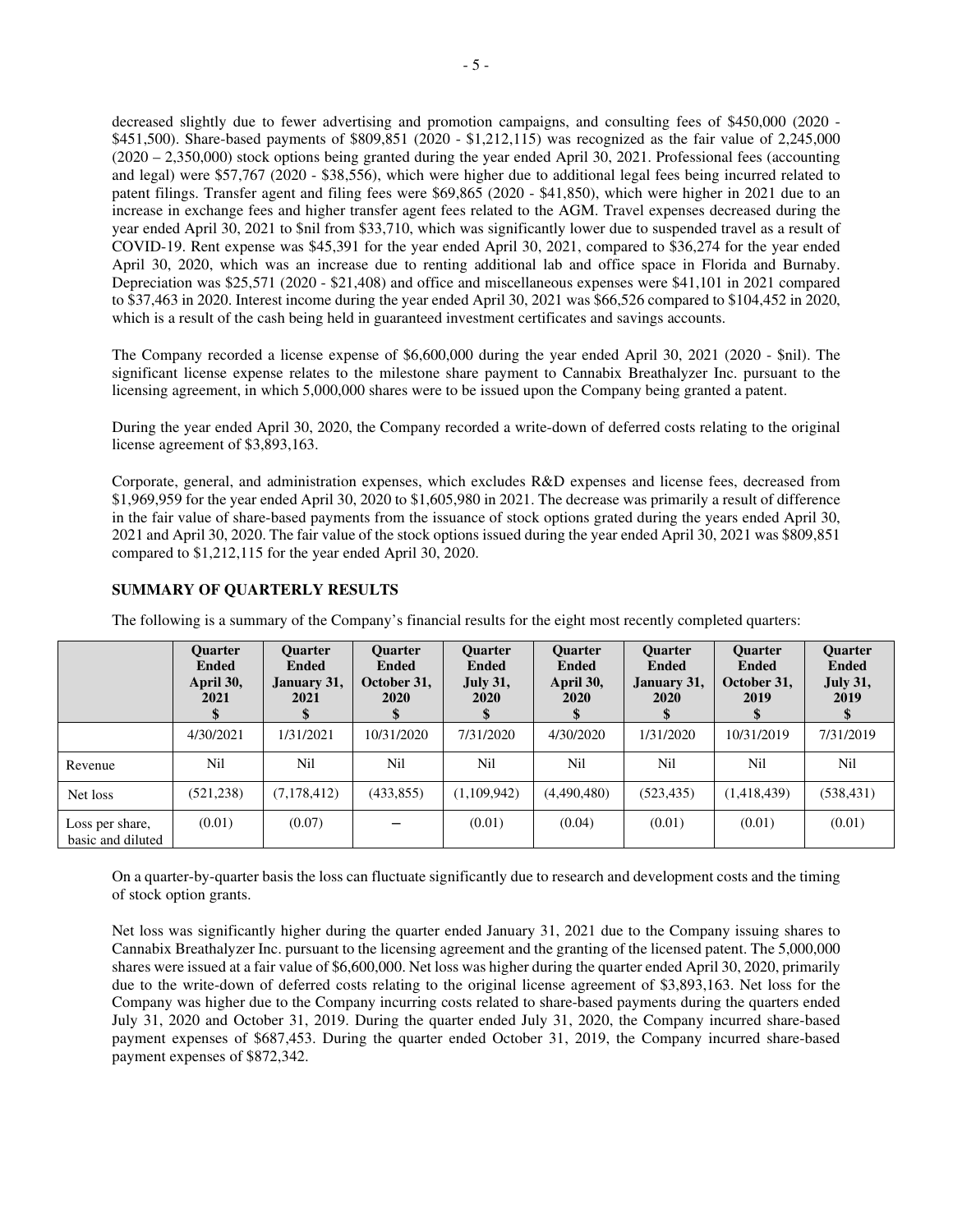# **LIQUIDITY**

The Company has not begun commercial sales of any of its technology holdings and nor has production occurred form activities on its resource properties and accordingly, the Company does not generate cash from operations. The Company finances technology development and exploration activities by raising capital from equity markets. The Company may encounter difficulty sourcing future financing in light of the recent economic downturn.

The Company had cash and cash equivalents of \$10,095,077 as at April 30, 2021 and \$8,437,100 as at April 30, 2020. The Company had working capital of \$10,038,335 at April 30, 2021 and working capital of \$8,478,171 as at April 30, 2020.

During the year ended April 30, 2021, the Company issued 2,000,000 common shares in relation to the exercise of share purchase warrants and received proceeds of \$3,200,000 pursuant to the exercise of share purchase warrants.

During the year ended April 30, 2021, the Company issued 255,000 common shares in relation to exercise of stock options for proceeds of \$211,250 pursuant to the exercise of the stock options.

If additional funds are required, the Company plans to raise additional capital primarily through the private placement of its equity securities. Under such circumstances, there is no assurance that the Company will be able to obtain further funds required for the Company's continued working capital requirements. Due to the recovery from the global financial crisis, the Company may find it increasingly difficult to raise the funds required to continue the Company's operations. Share prices have undergone significant decreases and any issuance of the Company's equity securities in the near future may result in substantial dilution to the Company's existing shareholders.

# **CAPITAL RESOURCES**

The Company continues to utilize its cash resources to fund its administrative requirements and product development. As the Company does not currently generate revenue, cash balances will continue to decline as funds are utilized to conduct its operations, unless replenished by capital fundraising. In order to fund the Company's ongoing operational needs, the Company will need funding through equity or debt financing. The Company's operations to date have been financed by the issuance of its common shares. The Company continues to seek capital through various means including the issuance of equity and debt. While the Company has been successful in raising funds in the past, there is no assurance that it will continue to do so in the future or that it will be available on a timely basis or on terms acceptable to the Company.

The financial statements have been prepared on a going concern basis which assumes that the Company will be able to realize its assets and discharge its liabilities in the normal course of business. The continuing operations of the Company are dependent upon its ability to continue to raise adequate financing and to commence profitable operations in the future. If the Company is unable to obtain sufficient funding, the ability of the Company to meet its obligations as they come due and, accordingly, the ability of the Company to continue as a going concern will be in significant doubt. The Company has incurred \$28,815,342 in losses from inception including a net loss of \$9,243,447 for the year ended April 30, 2021 (2020 - \$6,970,785) and has working capital of \$10,038,335 as at April 30, 2021 (2020 – \$8,478,171).

# **Operating Activities**

The Company used net cash of \$1,710,212 in operating activities during the year ended April 30, 2021 compared to \$1,894,356 during the year ended April 30, 2020.

# **Investing Activities**

The Company used cash of \$121,811 for the purchase of property and equipment during the year ended April 30, 2021 and \$nil during the year ended April 30, 2020.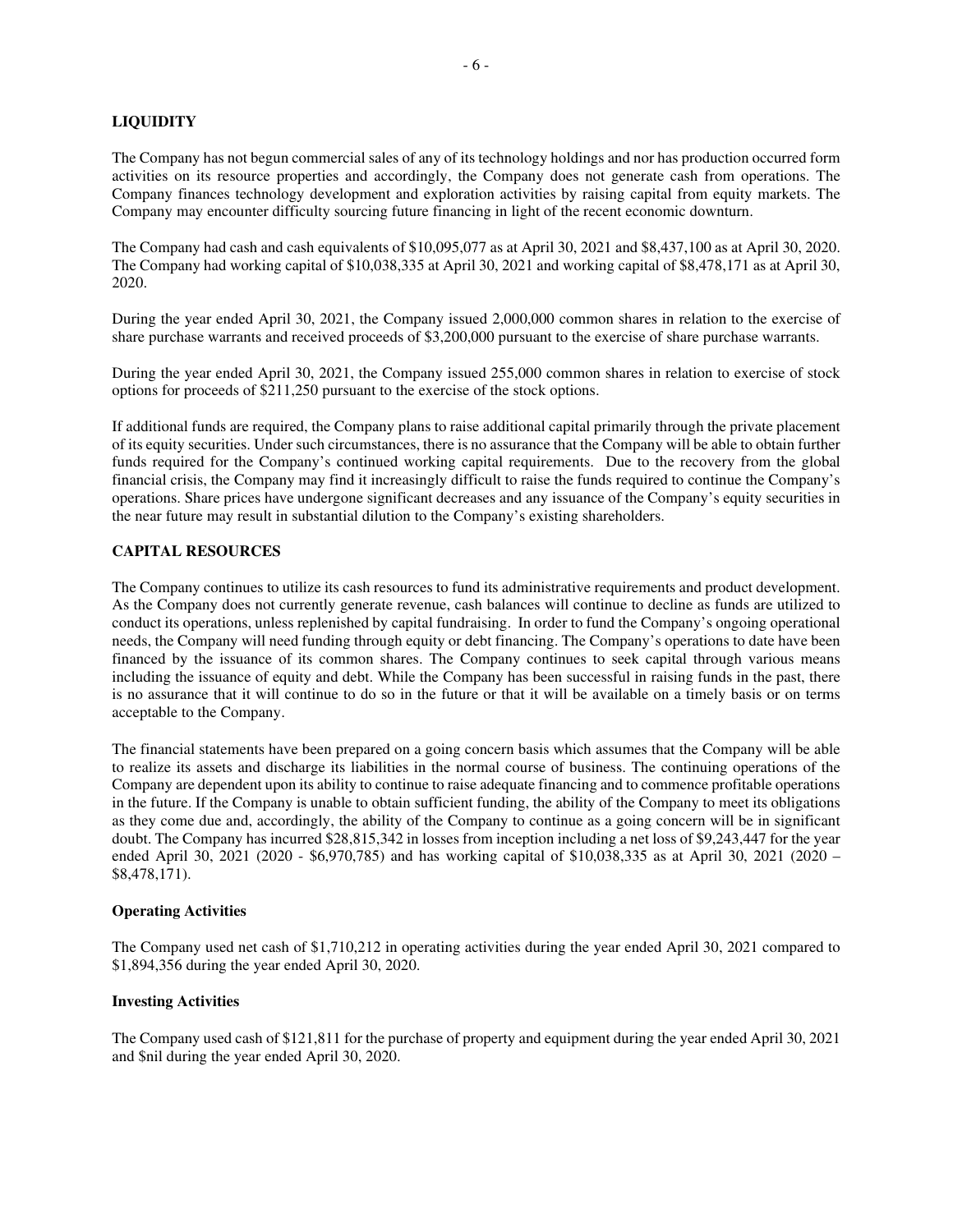#### **Financing Activities**

The Company received net cash of \$3,490,000 from financing activities during the year ended April 30, 2021 through the issuance of common shares pursuant to the exercise of share purchase warrants and stock options. During the year ended April 30, 2020, the Company received net cash of \$58,750 through the issuance of common shares pursuant to the exercise of share purchase warrants and stock options.

# **OFF-BALANCE SHEET ARRANGEMENTS**

The Company has not entered into any off-balance sheet arrangements.

# **TRANSACTIONS WITH RELATED PARTIES**

Key management consists of directors and officers of the Company. Key management compensation is summarized as follows:

- (a) During the year ended April 30, 2021, the Company incurred consulting fees of \$150,000 (2020 \$150,000) to the Chief Executive Officer of the Company.
- (b) During the year ended April 30, 2021, the Company incurred consulting fees of \$132,000 (2020 \$132,000) to the Chief Financial Officer of the Company.
- (c) During the year ended April 30, 2021, the Company incurred consulting fees of \$168,000 (2020 \$168,000) to a company controlled by the President of the Company.
- (d) During the year ended April 30, 2021, the Company incurred research and development costs of \$132,000 (2020 - \$132,000) to a director of the Company.
- (e) During the year ended April 30, 2020, the Company issued 630,000 common shares to the Chief Financial Officer of the Company for proceeds of \$78,750 pursuant to the exercise of stock options. As at April 30, 2020, the Company was owed \$78,750 from the Chief Financial Officer of the Company which was recorded as share subscriptions receivable. The \$78,750 was received during the year ended April 30, 2021.
- (f) During the year ended April 30, 2021, the Company granted  $1,565,000$  (2020 1,845,000) stock options with a fair value of \$545,986 (2020 - \$974,861) to directors and officers of the Company.

There are no proposed transactions that have not been disclosed herein.

# **EVENTS SUBSEQUENT TO YEAR END**

Subsequent to April 30, 2021, the Company issued 1,700,000 common shares for proceeds of \$595,000 pursuant to the exercise of stock options.

# **ACCOUNTING STANDARDS ISSUED BUT NOT YET EFFECTIVE**

The Company has implemented all new accounting pronouncements that are in effect and that may impact its financial statements and does not believe that there are any other new accounting pronouncements that have been issued that might have a material impact on its financial position or results of operations.

# **FINANCIAL INSTRUMENTS AND OTHER INSTRUMENTS**

The Company's financial instruments consist of cash and cash equivalents, amounts receivable, restricted cash, and accounts payable and accrued liabilities. Unless otherwise noted, it is management's opinion that the Company is not exposed to significant interest rate, currency or credit risks arising from these financial instruments. The fair values of these financial instruments approximate their carrying values due to the relatively short-term maturity of these instruments.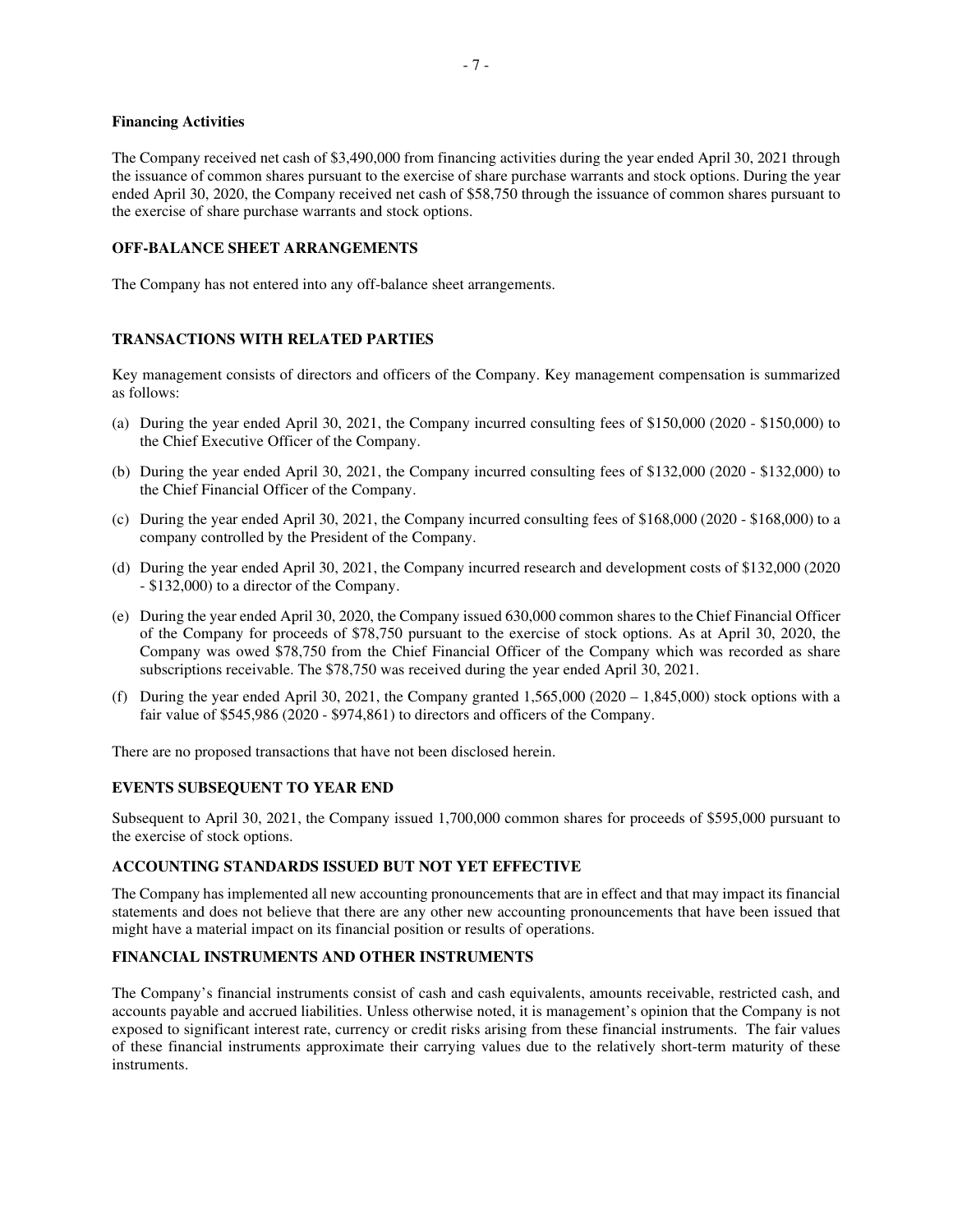# **ADDITIONAL DISCLOSURE FOR VENTURE ISSUERS WITHOUT SIGNIFICANT REVENUE**

|                                  | <b>Year Ended</b><br><b>April 30, 2021</b> | <b>Year Ended</b><br><b>April 30, 2020</b> |
|----------------------------------|--------------------------------------------|--------------------------------------------|
| Research and development costs   | \$1,103,993                                | \$1,185,421                                |
| General and administrative costs | \$8,205,980                                | \$1,996,653                                |

During the years ended April 30, 2021 and 2020, the Company incurred the following expenses:

An analysis of material components of the Company's general and administrative expenses is disclosed in the audited financial statements for the year ended April 30, 2021 to which this MD&A relates.

#### **DISCLOSURE OF OUTSTANDING SHARE DATA**

#### **Common Shares**

The Company's common shares were listed on the Canadian Securities Exchange. The Company's authorized share capital consists of an unlimited number of common shares without par value. As at April 30, 2021, the Company had 112,379,104 common shares issued and outstanding. As at August 27, 2021, the Company had 114,079,104 common shares outstanding.

# **Share Purchase Warrants**

As at August 27, 2021, the following share purchase warrants were outstanding:

| Number of Exercise |       |                  |  |
|--------------------|-------|------------------|--|
| warrants           | price |                  |  |
| outstanding        |       | Expiry date      |  |
| 1,681,500          | 1.60  | December 7, 2022 |  |

# **Stock Options**

The Company had 6,490,000 stock options outstanding as at August 27, 2021 which had the following characteristics:

| <b>Number of Options</b> | <b>Exercise Price</b> | <b>Expiry Date</b> |
|--------------------------|-----------------------|--------------------|
| 2,275,000                | \$0.85                | January 24, 2022   |
| 1,845,000                | \$0.80                | September 23, 2024 |
| 155,000                  | \$0.80                | September 23, 2021 |
| 1,565,000                | \$0.50                | May 11, 2025       |
| 225,000                  | \$0.50                | May 11, 2022       |
| 425,000                  | \$1.00                | December 24, 2022  |

# **RISK FACTORS**

Much of the information included in this report includes or is based upon estimates, projections or other forwardlooking statements. Such forward-looking statements include any projections or estimates made by the Company and its management in connection with the Company's business operations. While these forward-looking statements, and any assumptions upon which they are based, are made in good faith and reflect the Company's current judgment regarding the direction of its business, actual results will almost always vary, sometimes materially, from any estimates, predictions, projections, assumptions, or other future performance suggested herein. Except as required by law, the Company undertakes no obligation to update forward-looking statements to reflect events or circumstances occurring after the date of such statements.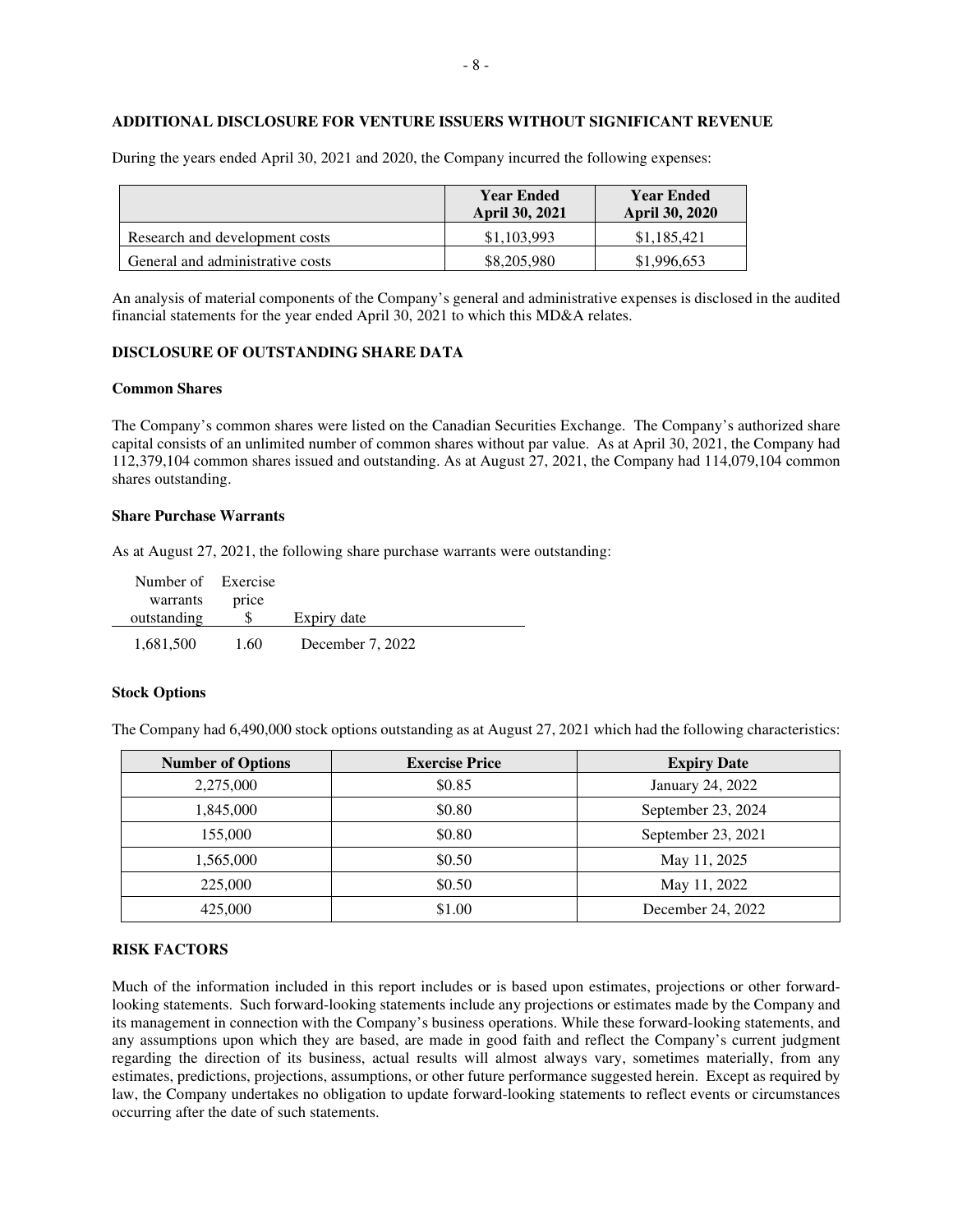Such estimates, projections or other forward-looking statements involve various risks and uncertainties as outlined below. The Company cautions readers of this report that important factors in some cases have affected and, in the future, could materially affect actual results and cause actual results to differ materially from the results expressed in any such estimates, projections or other forward-looking statements. In evaluating the Company, its business and any investment in its business, readers should carefully consider the following factors:

# **Risks Related to the Company's Business**

*Because of the unique difficulties and uncertainties inherent in* early stage technology development, the *Company faces a high risk of business failure.* 

### Risks and Uncertainties

An investment in the Company involves significant risks and must be considered speculative due to the nature of the Company's business. Investors should carefully consider the risks and uncertainties described below. This list of risks and uncertainties below is not exhaustive. Furthermore, additional risks and uncertainties not presently known to the Company or that the Company believes to be immaterial may also adversely affect Cannabix Technologies' business.

# *Risks Related to the Company's Business*

The Company has a history of operating losses and may never achieve profitability in the future. The Company is an early stage technology development company; accordingly, it has not yet generated any revenues.

The Company expects to be involved in research and development to create several prototype marijuana breathalyzers and then performing extensive trial testing and conducting research studies with such devices prior to determining their commercial viability. This process may take several years and require significant financial resources without income. The Company expects these expenses to result in continuing operating losses for the foreseeable future.

The Company's ability to generate future revenue or achieve profitable operations is largely dependent on its ability to attract the experienced management and know-how to develop a trial tested device and to (perhaps) partner with larger, more established companies in the industry to successfully commercialize a marijuana breathalyzer. Successfully developing a marijuana breathalyzer into marketable device may take several years and significant financial resources and the Company cannot assure that it can achieve these objectives.

# *The Company will primarily be in a developing industry and will be subject to all associated regulatory risks.*

As a result, the Company's business must be evaluated in light of the problems, delays, uncertainties and complications encountered in connection with establishing a marijuana breathalyzer and related business.

There is a possibility that the Company's marijuana breathalyzer, currently under development, will be found to be ineffective, that it will be unable to receive necessary regulatory approvals in order to commercialize a device, or that it will obtain regulatory approvals that are too narrow to be commercially viable.

Any failure to successfully develop and obtain regulatory approval for products would have a material adverse effect on the Company's business, financial condition and results of operations.

# *Trial testing for potential marijuana breathalyzer will be expensive and time consuming, and their outcome uncertain.*

Before the Company can obtain regulatory approval for the commercial sale of any marijuana breathalyzer, it will be required to complete extensive trial testing to demonstrate safety and efficacy. Depending on the exact nature of trial testing, such trials can be expensive and are difficult to design and implement. The testing process is also timeconsuming and can often be subject to unexpected delays.

The timing and completion of trial testing may be subject to significant delays relating to various causes, including: inability to manufacture or obtain sufficient quantities of materials and or test subjects for use in trial testing; delays arising from collaborative partnerships; delays or failures in the technology during the testing period; delays in obtaining regulatory approvals to commence a study, or government intervention to suspend or terminate a study; delays, suspensions or termination of trial testing due to the applicable institutional review board or independent ethics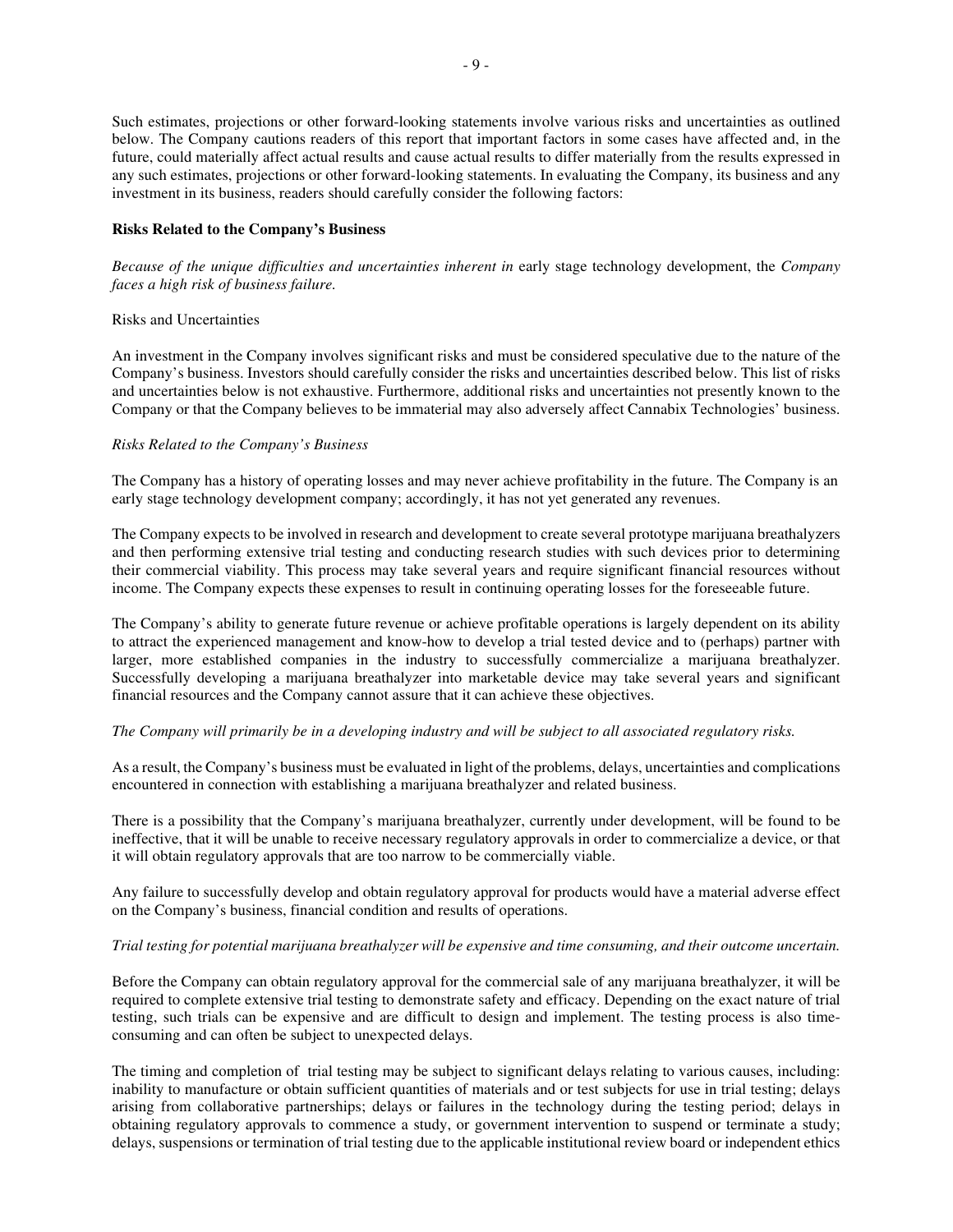board responsible for overseeing the study to protect research subjects; delays in identifying and reaching agreement on acceptable terms with prospective trial testing sites and subjects; variability in the number and types of subjects available for each study and resulting difficulties in identifying and enrolling subjects who meet trial eligibility criteria; scheduling conflicts; difficulty in maintaining contact with subjects after testing, resulting in incomplete data; unforeseen safety issues or side effects; lack of efficacy during trial testing; reliance on research organizations to conduct trial testing, which may not conduct such trials with good laboratory practices; or other regulatory delays.

# *Protection of proprietary technology can be unpredictable and costly.*

The Company's success will depend in part upon its ability to obtain a patent for its patent pending technology and being able to maintain the existing patent it has licenced from UFRF as well as successfully file future patents. Obtaining such patent protection can be costly and the outcome of any application for such can be unpredictable. In addition, any breach of confidentiality by a third party by premature disclosure may preclude the obtainment of appropriate patent protection, thereby affecting the development and commercial value of the Company's technology and products.

# *Competition*

The planned business to be carried out by the Company will be highly competitive and involve a high degree of risk. There are several direct and indirect competitors to the Company. In its efforts to achieve its objectives, the Company will compete with other companies that may have greater resources, faster execution to market, and potentially superior technology.

# *Uninsured or Uninsurable Risk*

The Company may become subject to risks against which it cannot insure or against which it may elect not to insure. Settling related liabilities would reduce funds available for core business activities. Settlement of uninsured liabilities could have a material adverse effect on our financial position.

# *Conflicts of Interest*

The Company's directors and officers may currently be involved, or become involved, in other business ventures that compete with our platform and services. Business opportunities for the Company may create circumstances in which outside interests of our directors and officers conflict with the interests of the Company. Directors and officers are required to act in good faith and in a manner that benefits the Company.

It is possible, however, that our directors and officers may owe similar consideration to another organization(s). It is possible that these and other conflicts of interest are resolved in a way that has a material adverse impact on the Company.

# *Dependence on Key Personnel*

The Company depends on support from existing directors and officers and its ability to attract, and retain, new directors, officers and other personnel with appropriate skill sets. Inability to retain key team members or find new professionals to serve in important roles could have a material adverse effect on the Company's business. There can be no assurance that we will be able to attract or retain the quality of personnel required in the future.

# *Patent & IP*

The Company through its Licence Agreement with Cannabix Breathalyzer Inc. holds certain rights to patent pending technology but cannot guarantee their final patent approval or commercial viability. The Company through its Licence Agreement with UFRF holds certain rights to patented and unpatented technology. The Company cannot guarantee its ability financially maintain such patents, and or their future commercial viability or use. The Company cannot guarantee final patent approval or commercial viability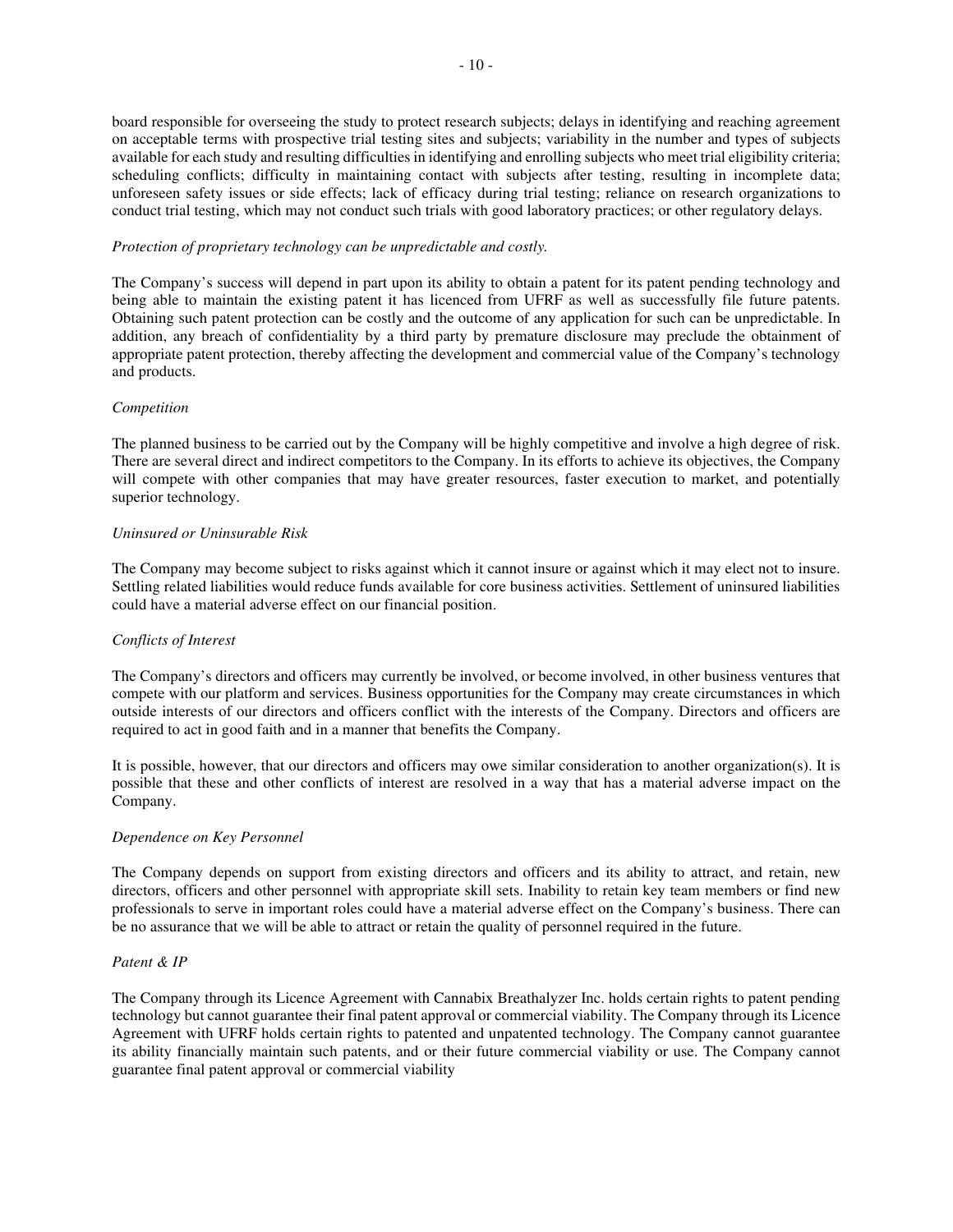# *Financial Liquidity*

The Company has not yet generated any revenue and will likely operate at a loss as it develops its first device. We may require additional financing in order to execute our business plan. Our ability to secure required financing will depend in part upon on investor perception of our ability to create a successful business. Capital market conditions and other factors beyond our control may also play important roles in our ability to raise capital. The Company can offer no assurance that it will be able to successfully obtain additional financing, or that future financing occurs on terms satisfactory to our management and/or shareholders. If funds are unavailable in the future, or unavailable in the amounts that we feel the business requires, or unavailable on acceptable terms, we may be required to cease operating or modify our business plans in a manner that undermines our ability to achieve our business objectives.

# *Financial Statements Prepared on Going Concern Basis*

The Company's financial statements have been prepared on a going concern basis under which an entity is considered to be able to realize its assets and satisfy its liabilities in the ordinary course of business. The Company's future operations are dependent upon the successful completion of financing and the creation of operations deemed successful according to the standards of our industry. The Company cannot guarantee that it will be successful in obtaining financing in the future or in achieving business objective set forth internally or externally. Our consolidated financial statements may not contain the adjustments relating to carrying values and classification of assets and/or liabilities that would be necessary should the Company be unable to continue as a going concern.

# *Costs of Maintaining a Public Listing*

As a result of obtaining a public listing, the Company will incur greater legal, accounting and other expenses related to regulatory compliance than it would have had it remained a private entity. The Company may also elect to devote greater resources than it otherwise would have on communication and other activities typically considered important by publicly traded companies.

# *Share Price Volatility and Speculative Nature of Share Ownership*

The Company is listed for trading on the CSE, resulting in many legacy shareholders being able to freely trade their shares. Factors both internal and external to the Company may significantly influence the price at which our shares trade, and the volatility of our share price. Quarterly operating results and material developments reported by the Company can, and likely will, influence the price of our shares.

Sentiment toward technology stocks, as well as toward the stock market in general, is among the many external factors that may have a significant impact on the price of the Company's shares. The Company is a relatively young company that is not generating revenue and does not possess significant cash reserves. As such, it should be considered a speculative investment. There is no guarantee that a liquid market will be developed or maintained for the Company's shares.

# *Public Health Crises*

Global or national health concerns, including the outbreak of pandemic or contagious diseases, such as COVID-19, may adversely affect the Company. The Company's business, operations and financial condition could be materially adversely affected by the outbreak of epidemics or pandemics or other health crises. The Company expects to experience some short to medium term negative impacts from the COVID-19 outbreak; however, the extent of such impacts is currently unquantifiable, but may be significant. Such impacts include, with respect to its operations, the ability of the Company to access debt or equity capital on acceptable terms or at all.

# **Risks Relating to the Company's Common Stock**

*A decline in the price of the Company's common stock could affect its ability to raise further working capital and adversely impact its ability to continue operations*.

A prolonged decline in the price of the Company's common stock could result in a reduction in the liquidity of its common stock and a reduction in its ability to raise capital. Because a significant portion of the Company's operations have been and will be financed through the sale of equity securities, a decline in the price of its common stock could